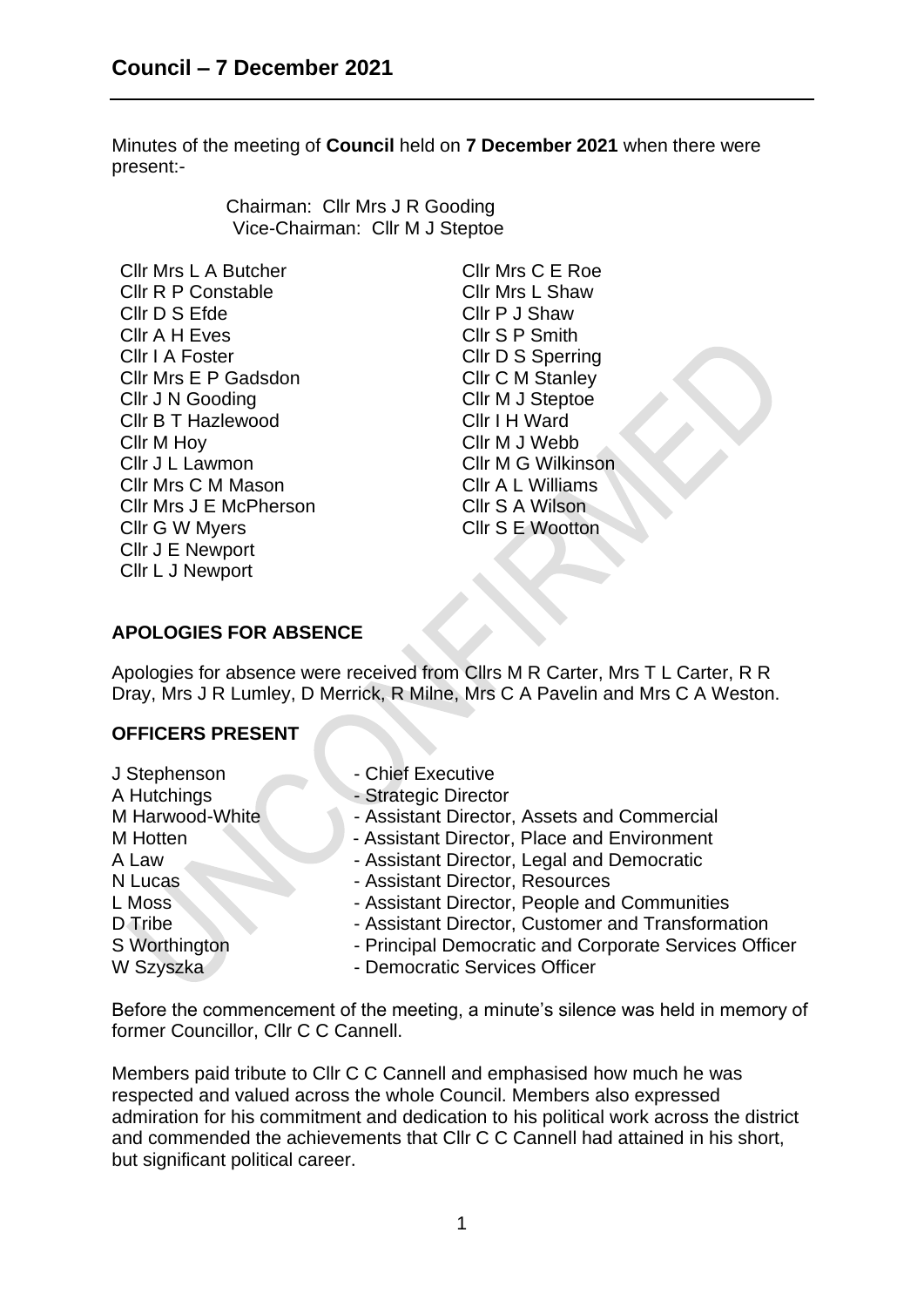The Leader concluded his tribute by paying respect to Cllr C C Cannell and moved a Motion that the balance of Cllr C C Cannell's Members' allowances, rounded up to £2,500, be donated to the Craig Cannell Foundation Trust. This was seconded by Cllr Mrs C E Roe.

## **Resolved**

That the remaining balance of Cllr C C Cannell's allowance, rounded up to £2,500, be donated to the Craig Cannell Foundation Trust.

(This was unanimously agreed.)

## **199 DECLARATIONS OF INTEREST**

Cllr M Hoy declared a non-pecuniary interest related to being a Trustee of the Craig Cannell Foundation.

Cllr Mrs J R Gooding moved a Motion without notice to change the order of the Agenda, suggesting that Item 15 be taken first followed by Items 7, 11, 12 and 13 then returning to the remaining Items on the Agenda in order. This was seconded by Cllr M J Steptoe.

### **Resolved**

That Item 15 be taken first followed by Items 7, 11, 12 and 13 then returning to the remaining Items on the Agenda in order.

Cllr Mrs J R Gooding moved a Motion that under Section 100(A)(4) of the Local Government Act 1972, the public be excluded from the meeting for the following item of business on the grounds that it involves the likely disclosure of exempt information as defined in paragraph 3 of Part 1 of Schedule 12A of the Act. This was seconded by Cllr M J Steptoe.

# **EXCLUSION OF THE PRESS AND PUBLIC**

### **Resolved**

That under Section 100(A)(4) of the Local Government Act 1972, the public be excluded from the meeting for the following item of business on the grounds that it involves the likely disclosure of exempt information as defined in paragraph 3 of Part 1 of Schedule 12A of the Act.

(23 Members voted in favour, 0 against and 3 Members abstained.)

## **200 DELIVERY OF THE WASTE COLLECTION AND STREET CLEASNING SERVICE – OPTIONS APPRAISAL**

The Council considered the exempt report of the Assistant Director, Place & Environment providing Members with options for continued delivery of the waste collection and street cleansing service.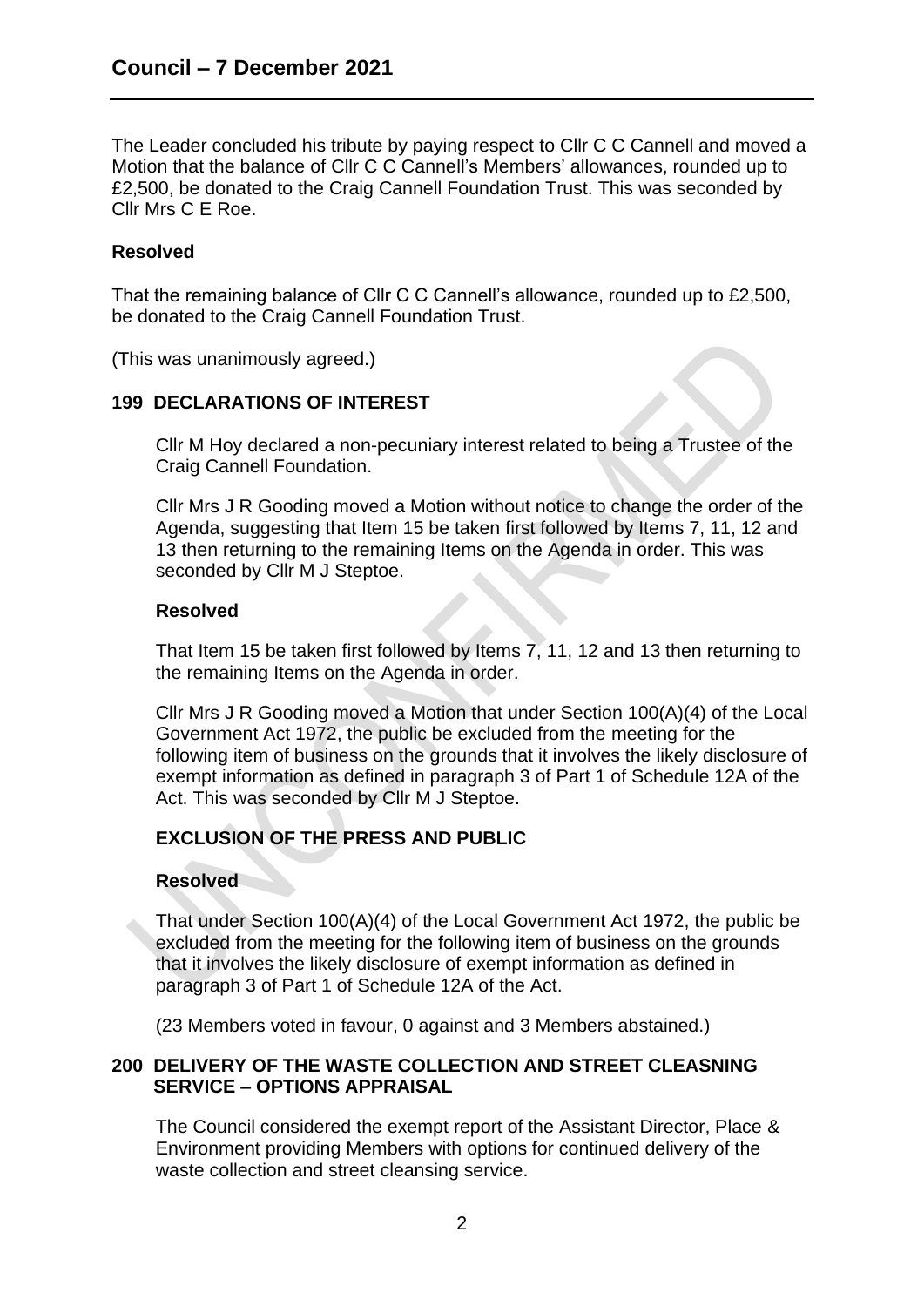Details on the discussion is set out in the exempt appendix to the Minutes.

The public was readmitted to the meeting.

# **201 REPORTS FROM COMMITTEES TO COUNCIL**

# **(1) Report of the Executive – Advice Services Contract 2022-24**

The Council considered the report of the Executive on the Advice Services Contract 2022-24 to endorse the contents of the Report.

Cllr A L Williams moved a Motion, seconded by Cllr D S Efde, that the recommendation set out at paragraph 1.3 of the Report be approved.

## **Resolved**

That the contents of the Advice Services Contract 2022-24 Report be endorsed as per proposals set out in the Report. (ADPC)

(This was unanimously agreed.)

### **(2) Report of the Review Committee – 2021/22 Mid Year Treasury Management Review**

The Council considered the report of the Review Committee on the 2021/22 Mid Year Treasury Management Review.

# **Resolved**

To note the contents of the 2021/22 Mid Year Treasury Management Review Report. (ADR)

# **202 ALLOCATION OF SEATS ON COMMITTEES**

The Council considered the report of the Assistant Director, Legal & Democratic inviting the Council to agree the allocation of seats to Committees for the remainder of the municipal year following a change in political composition.

# **Resolved**

- (1) That the Council's Committees be constituted as set out in Appendix 1 to this report.
- (2) That Members be appointed to serve for the remainder of the 2021/22 Municipal Year as set out in Appendix 1 to the Minutes. (ADLD)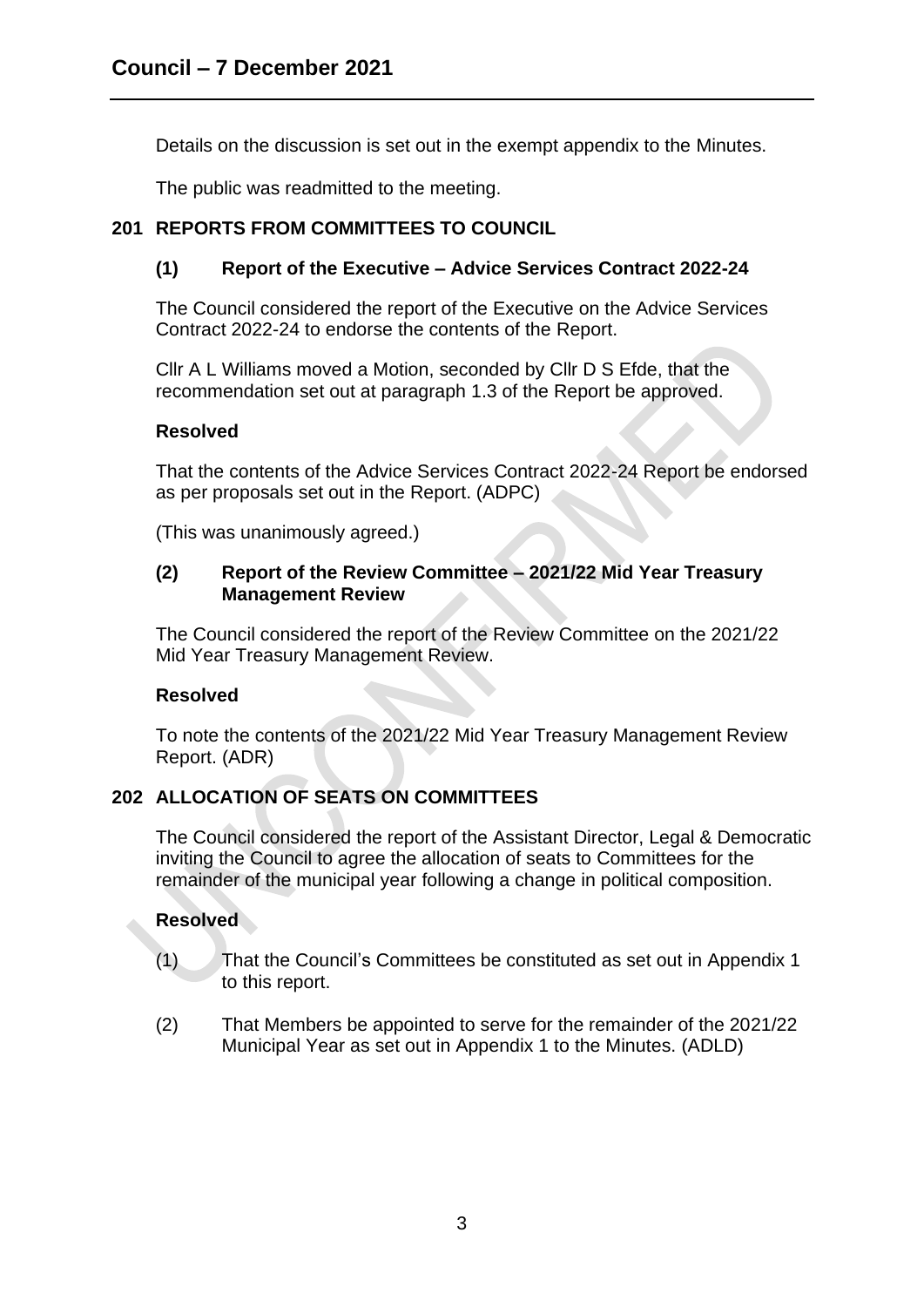### **203 COUNCIL REPRESENTATION ON THE ASSET DELIVERY PROGRAMME PARTNERSHIP PANEL**

The Council considered the report of the Assistant Director, Legal & Democratic asking Council to appoint 7 elected Members to the Partnership Panel for the remainder of the 2021/22 municipal year following a change in the composition of the Council.

### **Resolved**

To appoint seven Members to the Partnership Panel as set out in Appendix 2 to the Minutes. (ADLD)

(24 Members voted in favour, 0 against and 3 Members abstained.)

## **204 ARRANGEMENTS TO APPOINT EXTERNAL AUDITORS FROM 2023/4**

The Council considered the report of the Assistant Director, Resources seeking the Council's agreement to opt into the appointing persons arrangement made by the Public Sector Audit Appointments (PSAA) for the Council's external auditor appointment for the accounting periods 2023/24 -2027/28, as recommended by the Audit Committee on 28 September 2021.

A Councillor questioned whether it would be more financially viable for the Council to appoint its own auditors.

Officers advised that there was a limited pool available for auditors in the market and that audit firms experienced universal staffing issues across the whole market. If the Council was to appoint its own auditors, the funding would be sourced from the pool designated to fund the available audit firms, though it would not ascertain that these services would be delivered quicker than under the current arrangements. Officers further clarified that it was impossible to quantify what the additional cost would be if the Council appointed its own auditors. Economically, the Council would receive a better service through the PSAA as opposed to working individually. Despite the delays experienced with the audit, the Council itself had fulfilled its statutory responsibilities with the public accounts by the due dates and Rochford District Council would sign off the accounts by Christmas 2021.

Cllr Mrs J R Gooding moved a Motion, seconded by Cllr M J Steptoe that the recommendation set out at paragraph 8 of the Report be approved.

### **Resolved**

That the Council opts into the proposed central arrangements for appointing external auditors for the accounting periods 2023/24 – 2027/28. (ADR)

(This was unanimously agreed.)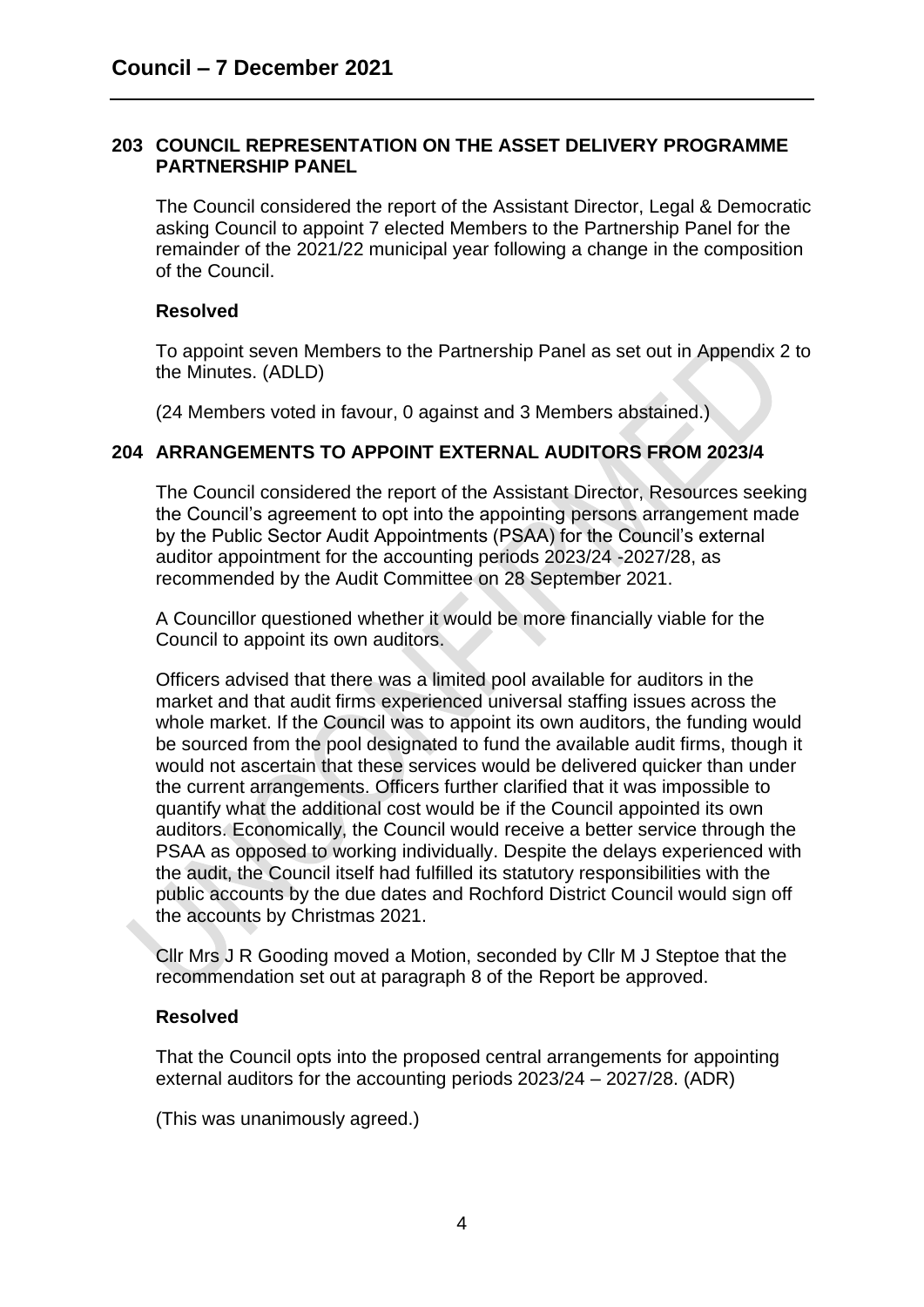#### **205 ANNOUNCEMENTS FROM THE CHAIRMAN, LEADER OR HEAD OF PAID SERVICE**

The Chairman updated Members on a recent Civic engagement she had undertaken in Rochford to support the Rochford Christmas lights event, which was well attended by the local community.

The Leader of the Council updated Members on the Rochford District Council partnership with Brentwood Borough Council:-

''Members, you will recall that at our Council meeting on 20 July 2021 approval was given to commence negotiations with Brentwood Borough Council on a proposed partnership arrangement. Since that date, Members of the Executive and I have been working on the feasibility study that we promised in order to explore further shared and partnership opportunities between the two Councils.

Also resulting from the meeting on 20 July 2021, the appointment of Jonathan Stephenson as joint CEO has also been formalised for a period of six months through a memorandum of understanding. As part of the feasibility study, we have been working with external experts, Shared Service Architecture, who have supported other Councils through similar processes. They have helped to facilitate engagement, ensure alignment and develop a draft Heads of Terms for the proposed partnership.

We have had several Member sessions with Shared Service Architecture to agree red lines, define desired outcomes for the partnership and to build relationships with our peers from Brentwood Borough Council. Through these sessions, we have created a shared understanding of what we would like to achieve together and how this can be achieved. We have also engaged with Senior Leadership teams of both Councils to ensure that they have been included in the discussions and have been informed of our thinking.

I am pleased to confirm that we have reached an agreed draft Heads of Terms for a formal partnership arrangement which we will be bringing to an extraordinary meeting of Council in late January 2022.

We had committed to bring back a further report with proposals by the end of this year, but the timings of meetings and the considerable work we have been doing has unfortunately meant this will now slip to January. In advance of that, there will be a number of sessions led by me, Jonathan and the Leader of Brentwood to brief all Members and all officers about what these Heads of Terms mean.

We welcome all questions and constructive challenge as our thinking will continue to develop as we go through this process. To demonstrate our commitment to that, before the extraordinary meeting of Council, we will be bringing back a report to Review Committee on 11 January 2022 and we welcome the oversight and scrutiny that Committee offers on our proposed arrangements.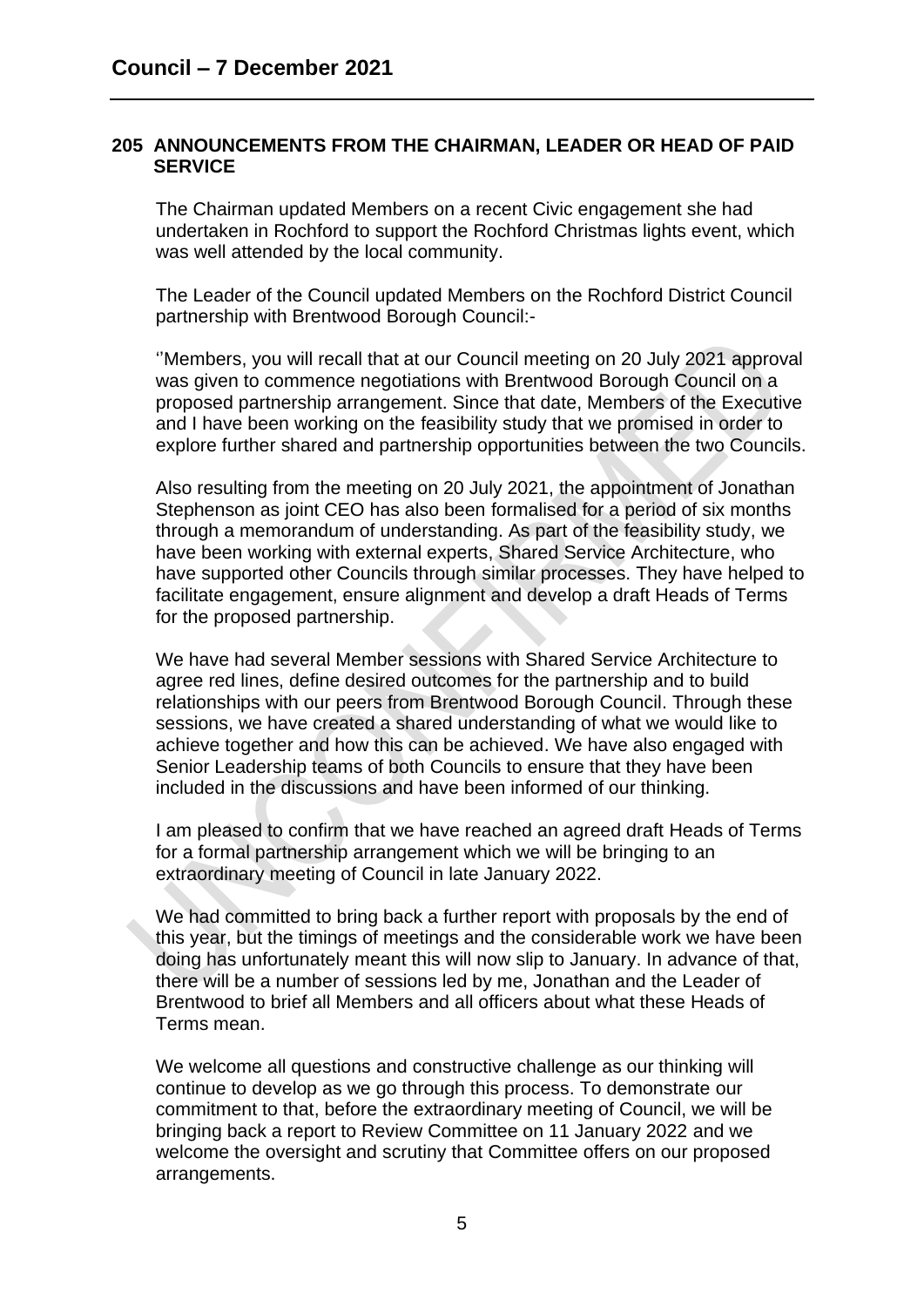I am very pleased by the progress which has been made during this feasibility stage and I would like to thank colleagues from both Brentwood and Rochford for their candour, openness and challenge which has been provided throughout provoking debate and giving true blue sky thinking about how we can transform our respective Councils through innovation and creativity.

I am very excited by the potential of our proposed partnership and the opportunities that it will create. I look forward to speaking to Members about that over the coming weeks.''

## **206 PUBLIC QUESTIONS AND MEMBER QUESTIONS ON NOTICE.**

Pursuant to Council Procedure Rule 12.2, the following Member questions had been received:-

(1) From Cllr T D Knight to the Portfolio Holder for IT, Tourism, Housing & Parking:-

''Will the Portfolio Holder for IT, Tourism, Housing and Parking advise on the current availability of the electric vehicle charging points in Rochford district provided by or via RDC and their usage to date? Will the Portfolio Holder also advise on the costs RDC has incurred in providing these electrical vehicle charging points and the charges to users and revenue to date from this provision?''

The Portfolio Holder for IT, Tourism, Housing & Parking, Cllr D S Efde, responded as follows:-

''Firstly, to evaluate the availability of electric charging points in Rochford district provided by RDC – we have approached Websters Way and Market car Park in Rayleigh where there are five fast chargers in total. Back Lane and Freight House car parks in Rochford have two rapid chargers and one fast charger and Southend Road car park in Hockley has one rapid charger. Their usage to date amounts to 2,329 times by 184 different users consuming over 38,000 kilowatts of electricity. This equates to around 112,000 miles saving 22 tons of CO² being released into the atmosphere. Responding to the costings RDC incurred in these charges, the charges have not cost RDC anything as they have been funded by a government grant in partnership with the unit supplier called SUACO. SUACO continues to maintain the sites at no cost to the Council and no income profit share is expected until the year free of the contract which is 2022-23. The Council continues to collect parking revenue charges.''

(2) From Cllr Mrs T L Carter to the Deputy Leader:-

''This Council notes that the DEFRA was updated within RDC in 2018 and included in this was Animal Welfare.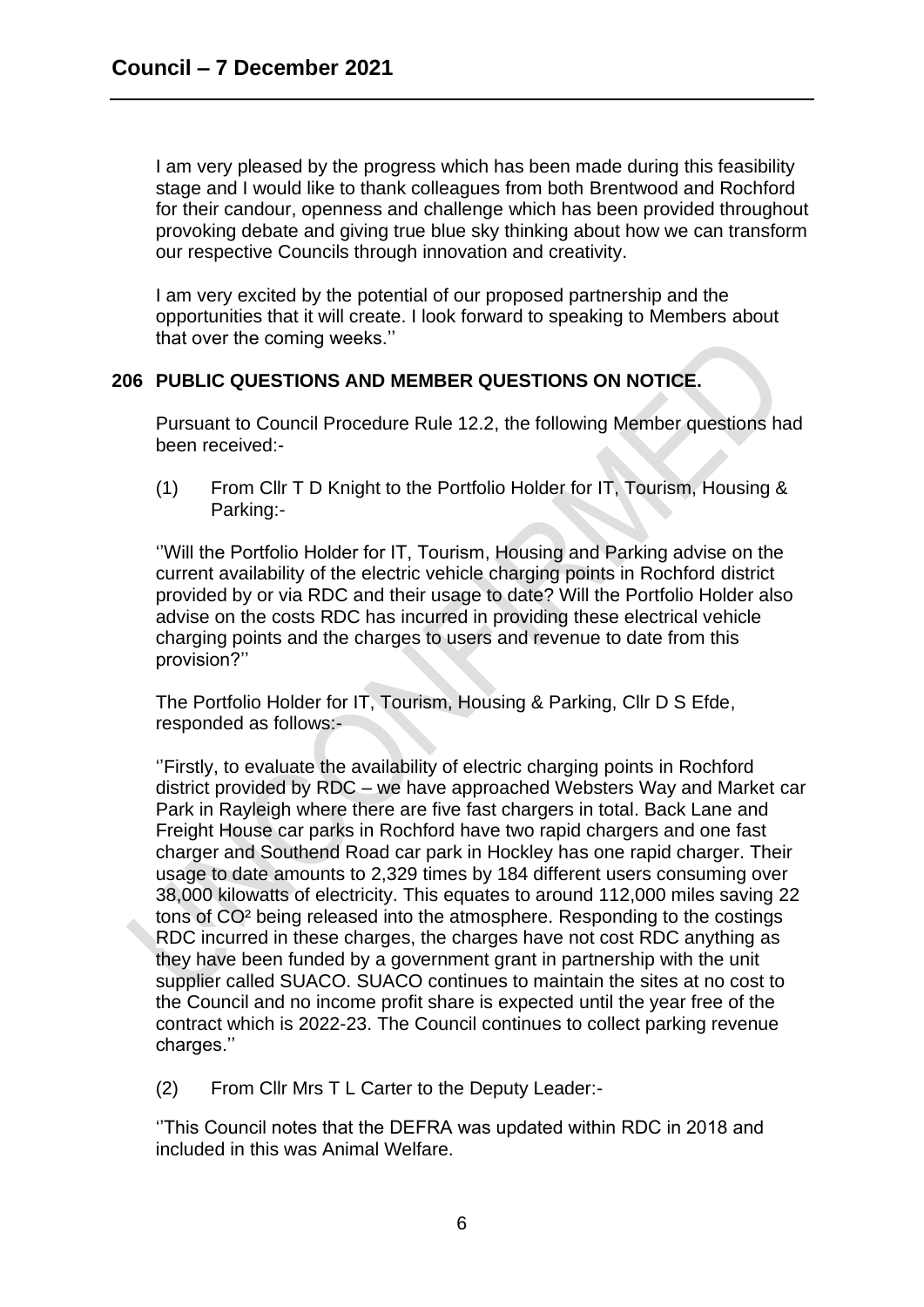It is understood that there is a backlog taking up to 10 weeks for applications within the animal welfare department issuing licences and answering general questions to residents. It is understood that currently there are only two officers employed in the Licensing Department.

Will the Portfolio Holder, Cllr Cheryl Roe, explain how and when this will be improved?

Also, can the Portfolio Holder advise us if there is a plan in place to either bring in extra staff to help reduce this waiting period in a reasonable timeframe and the plans to continue to manage this service?

This Council understands that dog groomers/walkers are not required to have any licences at all to perform this service. Since this pandemic, more and more people have undertaken this occupation to enhance their income and it has become a popular business venture with little or no experience at all and is currently unregulated.

Can the Portfolio Holder reassure pet owners by investigating and reviewing this current situation and bring in controlled measures necessary to ensure the safety of animals so catered for?

Finally, could the Portfolio Holder explain how the star rating system currently in place works and how it is regulated and what steps will be taken to improve publicity and understanding of this system?''

The Deputy Leader, Cllr Mrs C E Roe responded as follows:-

''As mentioned, DEFRA introduced the relatively new Animal Licensing Act 2018 regulations requiring applicants to now evidence a considerable amount of paperwork before issuing a licence. These new procedures, in addition to the ongoing impact of managing the COVID-19 impact for all those licensed businesses we support, has meant that our normal level of service, in particular for animal welfare provision, has not been at the level we would like it to be. Following the introduction of the 2018 regulations, an average existing licence holder renewal application will now take approximately 20 hours of officer time before a licence is issued and longer for new applicants.

I wanted to take this opportunity to reassure you that we are continuing to look at solutions to ensure further delays are reduced, and this includes working with the City of London Animal Welfare team to provide the licensing team with additional resources to manage the demand.

In relation to the existing licence holders, the team has scope in the legislation to extend licences until the licensing team or a qualified inspector, such as a vet, is able to attend the venue to conduct the physical inspection. We have extended the licences for eight premises until April 2022 to provide some reassurance to the licence holders. The licence holders have been notified of this extension. No existing businesses have been put at risk or are able to continue to operate under existing arrangements.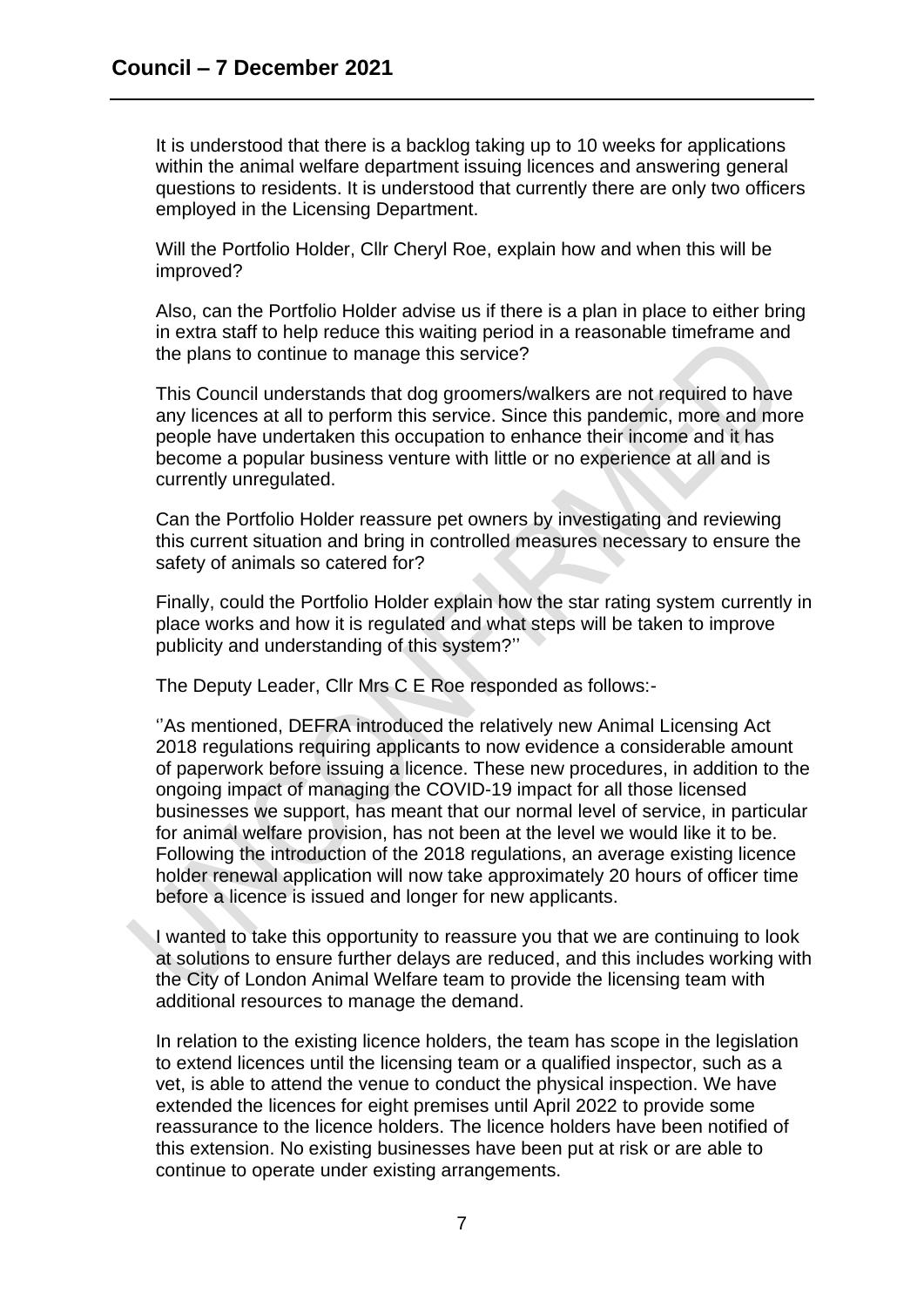In relation to new applicants, the Licensing team did see an increase in applications with people working from home and seeking additional income from looking after other people's animals and received 12 applications in total. The team at this time use the full 10 weeks allowed under the regulations, which helped the service prioritise their service demands and manage the new process.

The team currently has three active new Home Border applications. All of these applications have initially been assessed by the team and are awaiting the applicants to provide additional information to demonstrate they meet the conditions outlined within the legislation.

In relation to the scoring matrix, any new applicant under the regulations will automatically be considered a high-risk applicant due to not having at least three years' history in relation to running a business. This means the maximum score they can achieve will be either two stars for meeting all of the standard conditions or four stars if they have obtained formal qualifications and their property meets the highest standard conditions.

Those that have been licensed for more than three years can achieve three stars if they meet the standard conditions and five stars if they can evidence that they meet the higher standards, which again include the formal qualifications. If an existing premises is failing to meet these standard conditions, they will receive a one star licence and must be assessed again within 12 months. The Licensing team try to and work with all existing and new applicants to ensure they meet the standard conditions.

The general public are aware of the scores and automatically say that anyone with either two stars or three stars are not as good as those with four or five stars. This is not the case; it is simply that they have not obtained the additional qualification or their premises do not allow them to meet the highest standards.

There is currently a review by DEFRA about the whole process. Once this has been completed, we will work with the Communications team to promote the safeguarding steps the licence holders have taken to protect the people's animals.

Finally, in relation to dog walkers and dog groomers, they do not fall within the rent remit of the legislation. The animal welfare regulations are being reviewed this year and the view of DEFRA has been monitored by the team.''

A supplementary question was asked as to whether the Council would make representations to DEFRA in relation to the point around dog walkers and dog groomers.

The Deputy Leader advised that the Council would make representation to DEFRA.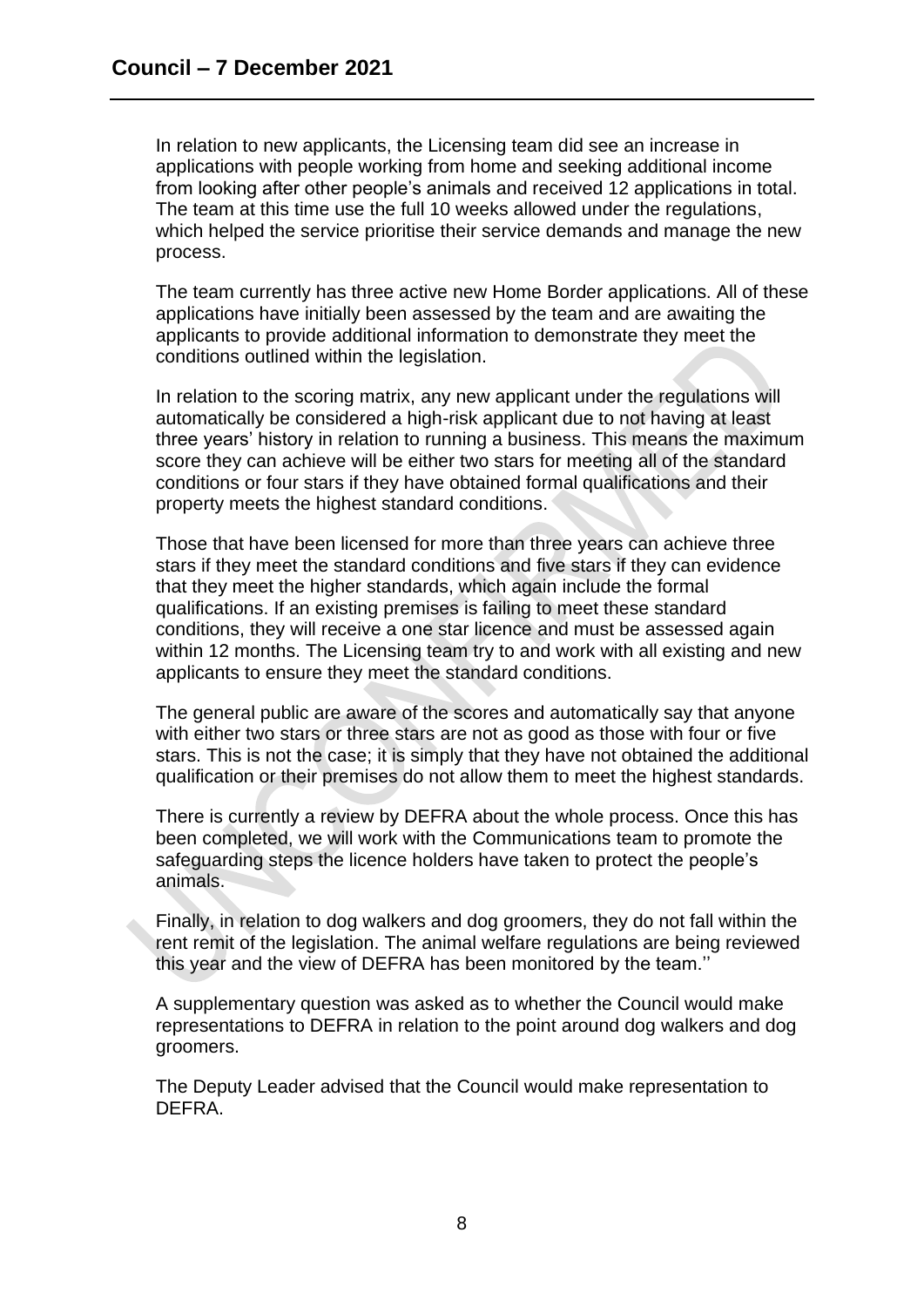### **207 MINUTES OF EXECUTIVE AND COMMITTEE MEETINGS HELD BETWEEN THE PERIOD 7 OCTOBER 2021 TO 23 NOVEMBER 2021**

Council received the Minutes of Executive and Committee meetings held between the period 7 October 2021 to 23 November 2021 and these Minutes were noted.

### **208 REPORT OF THE LEADER ON THE WORK OF THE EXECUTIVE**

Council received the following report from the Leader on the work of the Executive:-

''Members, I am happy to provide an update, for information purposes, on business dealt with by the Executive since the last Full Council meeting on 2 November, which was reconvened on 2 December 2021.

At its meeting on 4 November, the Executive:

- Noted the Quarter 2 2021/22 revenue budget and capital position as set out in the report and appendices.
- Noted the operational update on the Council's leisure contract with Fusion Lifestyle (Fusion).
- Noted the Contract Monitoring 2020/21 report and the process and outcomes of contract monitoring for the Council's most significant contracts in terms of contract value and risk.
- Noted the Waste Collection and Street Cleansing contracts update and noted that in due course a report would be presented to Council.

Portfolio Holder decisions have been taken that have:

- Adopted Anti-Social Behaviour Policy, which sets out the Council's clear commitment to work with key partners to tackle anti-social behaviour.
- Suspended car parking charges in all Council car parks on the Saturdays during December prior to Christmas – the dates are  $4<sup>th</sup>$ , 11<sup>th</sup> and 18<sup>th</sup> December 2021.
- Entered into a Licence with the Secretary of State for Housing, Communities and Local Government for a section of the Council owned asset known as the Freight House Car Park, Bradley Way, Rochford to be used as a COVID19 Local Testing Centre for an initial 3-month term from 19 July 2021.
- Published the Authority Monitoring Report 2020-21 as part of the Council's evidence base for planning.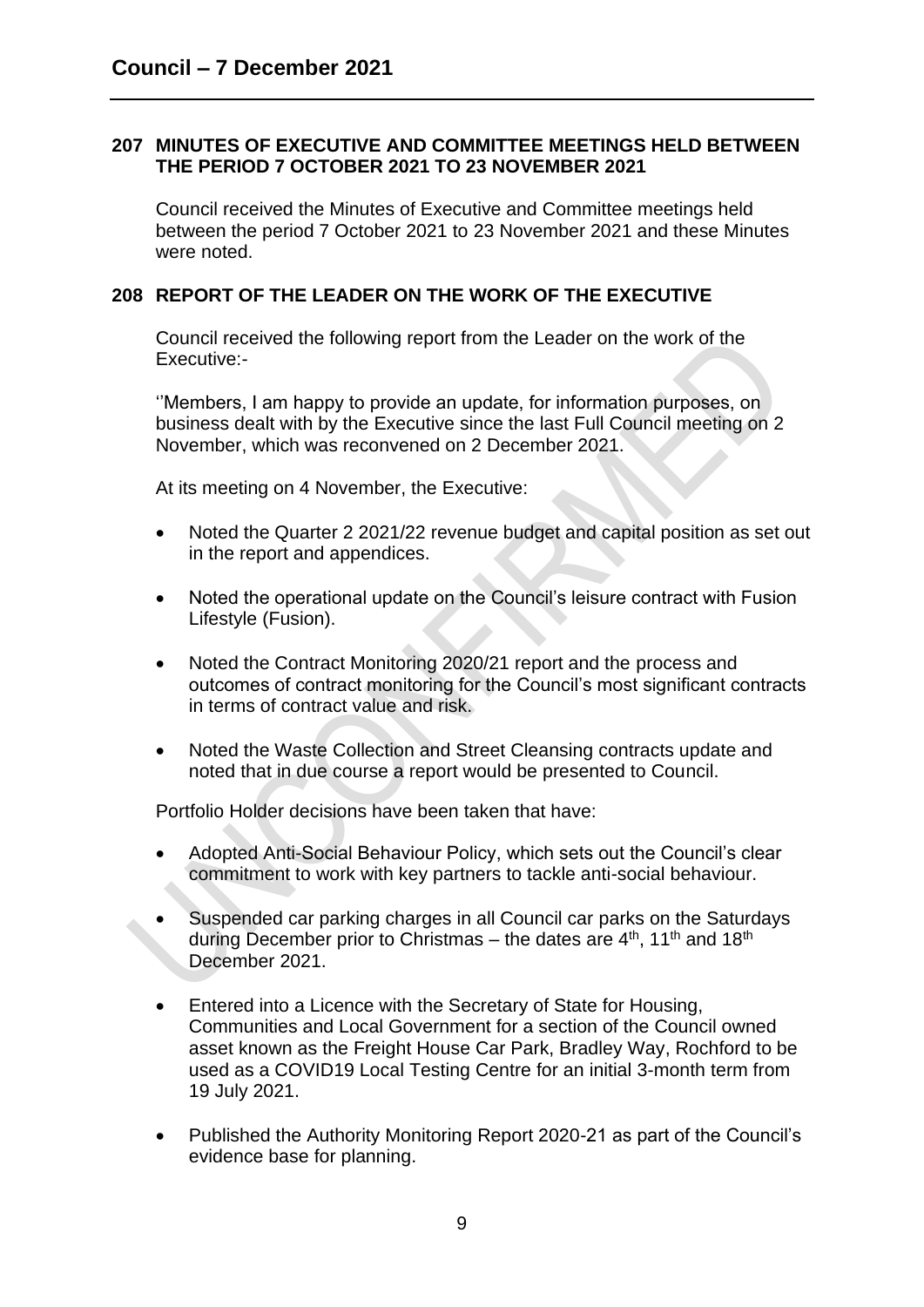• Submitted a response to Southend Borough Council's 'Refining the Plan Options' Local Plan Consultation.

### **209 MOTIONS ON NOTICE**

Pursuant to Council Procedure Rule 13, the following motion had been received:-

(1) From Cllrs Mrs C M Mason and A H Eves:-

''That this Council compiles and publishes a list, and if possible, an interactive map of all public defibrillators in the Rochford District, including those in non-Council premises.

That this Council reviews and where appropriate, increases the provision and accessibility of defibrillators across all Council owned spaces including public parks, community centres, leisure facilities and areas of high public footfall.

That this Council engages with local organisations to promote the training of the use of AEDs and CPR training.

That this Council promotes the provision of defibrillators in community buildings such as day centres across Rochford District.

Whilst there are some resource implications to this action, this Council acknowledges that such actions will have the ability to save lives of our residents and therefore should become a priority.

The signatories to the Motion have provided the following supporting information:-

This Council notes that on average 30,000 people each year in the UK suffer a sudden cardiac arrest outside of hospital, and 20% of these incidents occur in public spaces. This Council further notes only 10% of victims of cardiac arrests survive when the incident occurs outside hospital.

Automated external defibrillators (AEDs) can play a significant role in saving the lives of people who suffer heart attacks in public. It is estimated that a shock from AED, alongside CPR treatment, increases survival rates to 75-80%.''

The Motion was moved by Cllr Mrs C M Mason and seconded by Cllr A H Eves.

Speaking to the Motion, a Councillor outlined the importance of defibrillators and their significance in saving lives during times of medical emergency. The Councillor further stated that the Motion would allow Rochford district to aid NHS staff by providing first aid help to residents who require urgent medical assistance and would aim to increase survival rates.

A Councillor raised concern around the Motion and commented that there is already a database called 'The Circuit' that comprised of the national database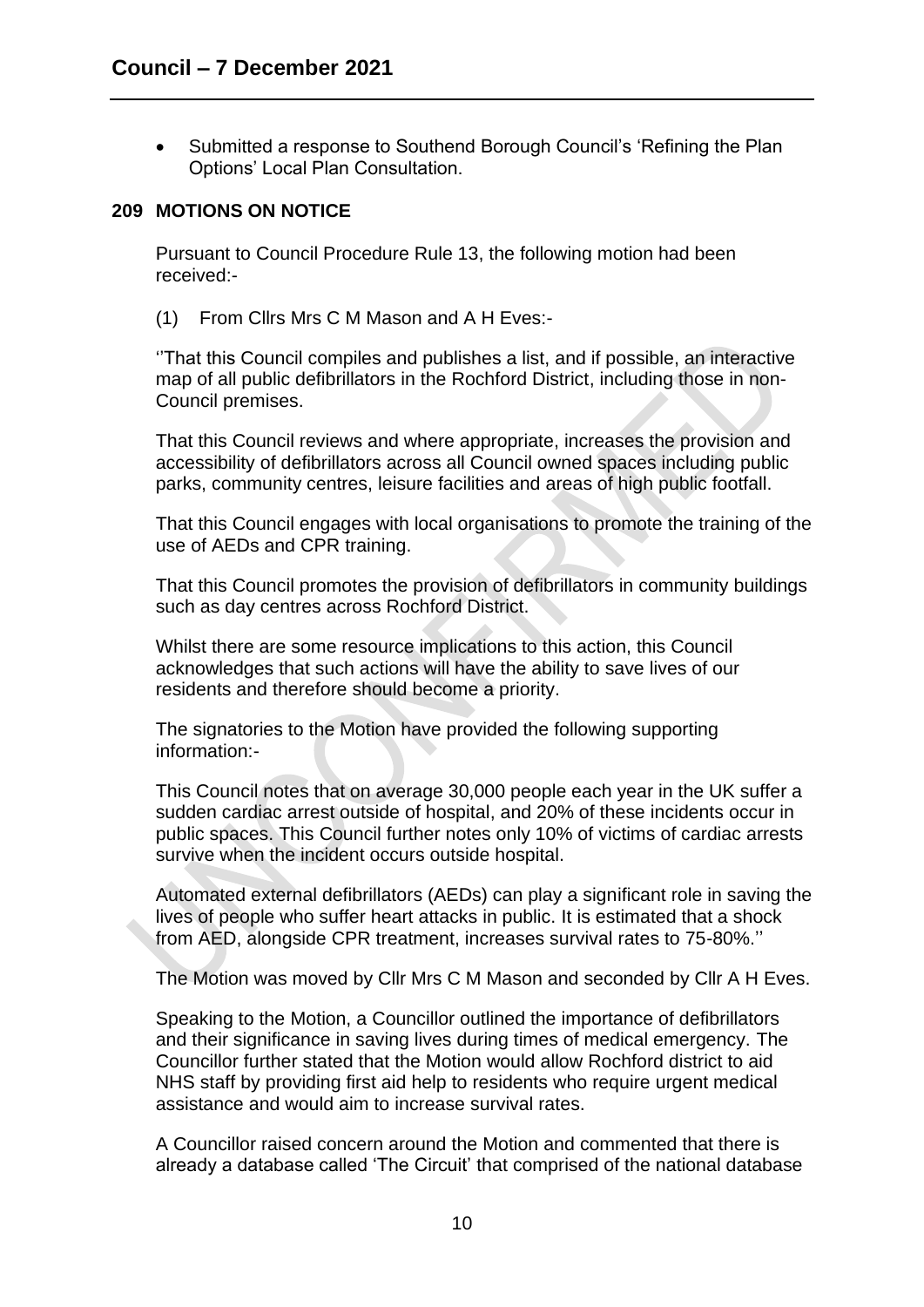of defibrillators supported by St. John's Ambulance. The emergency responders would assess the situation on a case-by-case basis and, if deemed necessary, the operator would provide the person making the call with unlocking instructions to a defibrillator nearby, unless alternative methods of first aid would be more suitable than using a defibrillator.

A Councillor highlighted the importance of clarity and suggested that it would be beneficial to the community to be pointed to where defibrillator specific information can be found that also reiterated the availability of these services within the district and suggested that this information be included on the the Council's website.

Some Councillors expressed support for the sentiments of the Motion; however, they expressed the view that the Motion would pose a high risk of confusion amongst residents, particularly if the Council was to make a separate list to the one included in The Circuit. Further comment was raised that Rochford District Council was not a suitable body to commit to the Recommendations that the Motion proposed. Speaking against the Motion, a Councillor commented that whilst he agreed with the sentiments that the Motion had proposed, it potentially allowed too many people be involved with too many databases and this risked diluting information. He further agreed that the district needed to include more defibrillators on The Circuit database with the information to be more readily available for the public, but The Circuit should remain as the only universal database to hold such information.

A Councillor raised a concern that not all defibrillators were external and therefore not readily available to use during all emergency instances, particularly if the emergency arose after the premises holding the defibrillator were closed.

Cllr Mrs C M Mason moved an amendment to the Motion, seconded by Cllr A H Eves, ''that the Council provides emergency information as to what the public should do in the event of an emergency and that if people are involved in a community defibrillator project or have a defibrillator in their community that they be given information on how to register it and provided with a link on the Council's website to The Circuit and that the Council engages with local organisations to promote the training of the use of AEDs and CPR training.'' The rest of the Motion was withdrawn by Cllr Mrs C M Mason.

The Motion, as amended, was declared carried.

(This was unanimously agreed.)